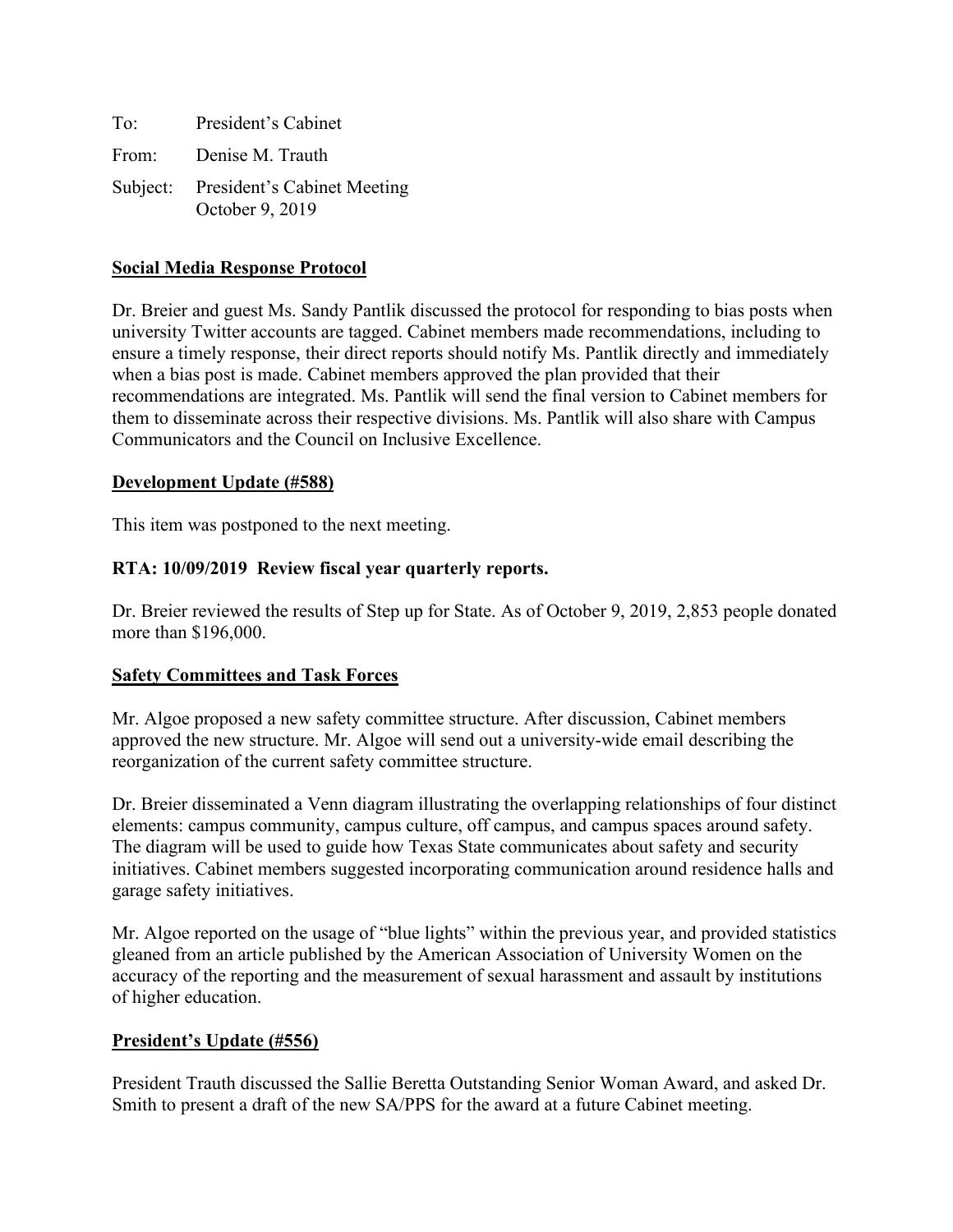# **RTA: 11/4/2019 Discuss a new SA/PPS for the Sallie Beretta Award.**

President Trauth discussed that on October 8, 2019, the U. S. Supreme Court heard a pair of oral arguments in two separate, but related cases (Bostock v. Clayton County and Harris Funeral Homes v. Equal Employment Opportunity Commission), on whether Title VII of the Civil Rights Act of 1964 bars employment discrimination based on sexual orientation or gender identity.

President Trauth announced that she will be presenting the five Big Ideas to the Greater San Marcos Partnership on October 10, 2019.

## **Significant Issues (#01)**

Provost Bourgeois recapped his meeting with the external review team, who is part of the accreditation review of St. David School of Nursing degree programs, and noted that there is a workforce need for baccalaureate-trained nurses.

Provost Bourgeois announced that the Advanced Law Enforcement Rapid Response Training has received a \$8.7 million grant from the U. S. Department of Justice's Community Oriented Policing Services Preparing for Active Shooter Situations program.

Dr. Johnson is working with Dr. Paula Williamson in the College of Science and Engineering (CoSE) on a project designed to evaluate the impact of hands-on research on the retention of atrisk, Pell-eligible students participating in the CoSE Undergraduate Research Fellowship. CoSE Dean Chris Hailey will provide \$20,000 from her indirect funds account. Dr. Johnson and Dr. Williamson will present the project to the CoSE Advisory Council on November 7, 2019, and seek their support in matching Dean Hailey's contribution. With \$40,000, the project will be able to support 40 students.

Provost Bourgeois announced that he will be working with Dr. Smith to convene a task force to identify factors that impact retention at Texas State.

Dr. Smith announced that Student Government, in collaboration with her office, has launched the free menstrual hygiene products pilot program.

Mr. Algoe summarized Texas State's request to The TSUS Board of Regents to increase tuition and fees for fall 2020 and 2021, and announced that the tuition and fees presentation to students will be held on October 29, 2019.

Mr. Algoe discussed the recent open forum that he held on the Round Rock Campus and reviewed the timeline for moving additional College of Health Professions programs and offices to the Round Rock Campus. Mr. Algoe also discussed the Texas State Sleep Center, including its success in building relationships with medical clinics and offices and serving Round Rock residents.